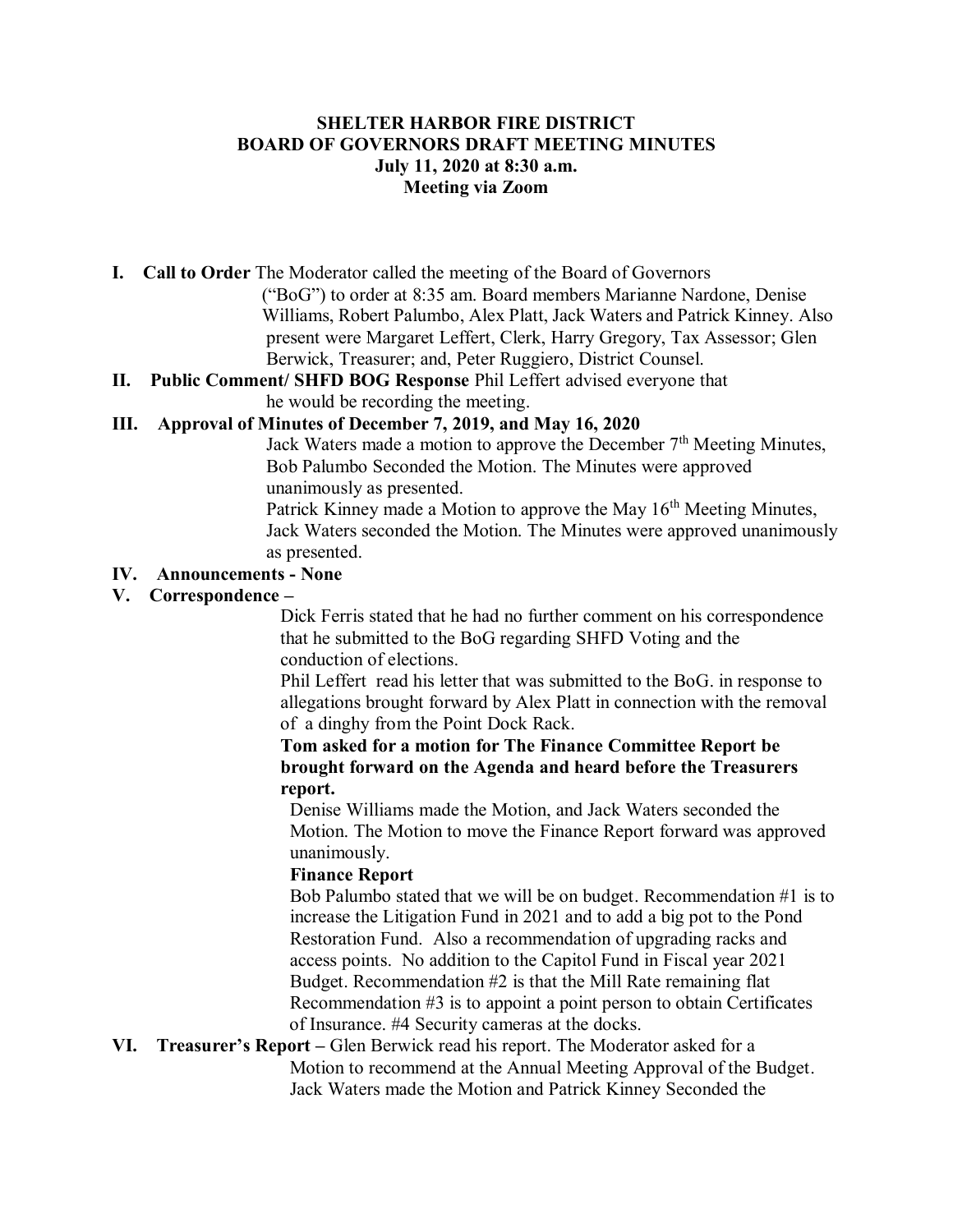Motion. The Motion to recommend at the Annual Meeting Approval of the Budget was passed unanimously.

 The Moderator asked for a Motion to Approve the Treasurers Report as presented. Denise Williams made the Motion and Alex Platt Seconded the Motion. The Motion to accept the Treasurers Report as presented was passed unanimously.

### **VII. Tax Collector's Report –**

Harry Gregory reported every SHFD taxable unit has paid their tax. The Moderator asked for a Motion to accept the Tax Collectors Report as presented. Bob Palumbo made the Motion and Jack Waters seconded the Motion. The Motion to Accept the Tax Collectors Report as presented was passed unanimously.

## **VIII. Agent and Committee Chair Reports/Discussion and/or Possible Votes**

### **A. Beach –**

Vivian Duff reported that residents are Social Distancing and wearing masks while walking on the mat.

- **B. Beanpot - No Report**
- **C. Bylaws - No Report**
- **D. Community Events –**

 Marianne Nardone reported that the next event is the Westerly Band Concert, an announcement will be made closer to the event as to whether the Concert will happen.

 The Moderator asked Rochelle Levins if she would organize another Art Show, since the 2019 Art Show was such a success. Rochelle replied that Tom should ask the artists that are interested to give her a call about an art show.

- **E. Database - No Report**
- **F. Directory - No Report**
- **G. Finance – Report Moved forward of Treasurers Report**
- **H. Harbor Master - No Report**
- **I. Small Boat Racks - No Report**
- **J. Public Access Defibrillator –**

Allen Leadbetter reported that another AED location could be near the SHFD Tennis Courts. Glen Berwick will add an additional line Item in the Capitol Fund Budget which will cover the cost of the purchase of a new AED Enclosure and a new AED to be placed in that enclosure.

# **K. Roads - No Report**

- **L. Safety and Security - No Report**
- **M. Tennis - No Report**
- **N. SHFD Website – No Report**
- **O. Voting - Ad Hoc Committee- No Report**
- **IX. Old Business- Discussion and/or Possible Votes**

**A. Water Line Installation in Shelter Harbor**